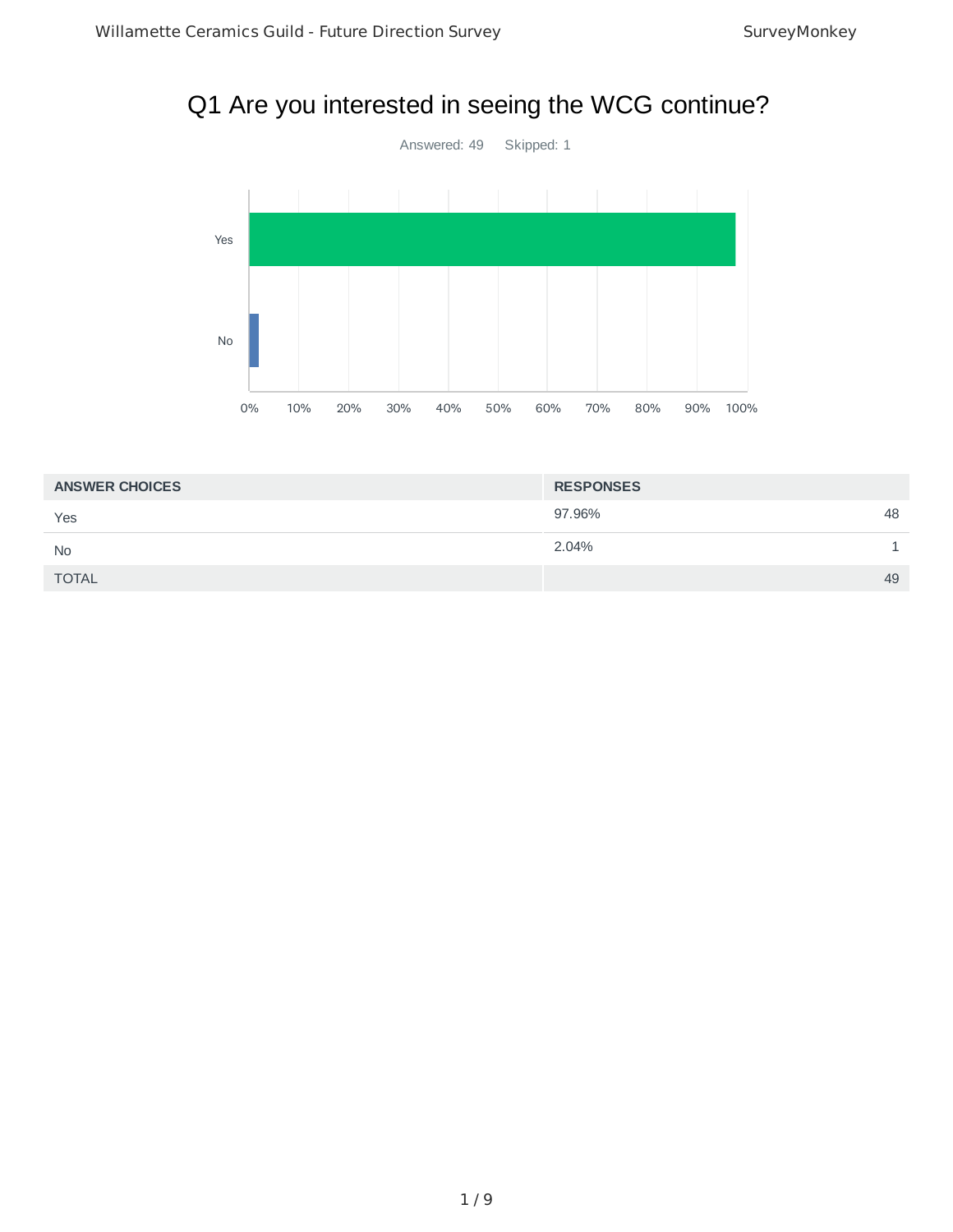# Q2 What does the guild mean to you? Mark all that apply:



| <b>ANSWER CHOICES</b>                                  | <b>RESPONSES</b> |    |
|--------------------------------------------------------|------------------|----|
| A resource for improving your own skills and abilities | 46.00%           | 23 |
| A forum for sharing techniques and ideas               | 74.00%           | 37 |
| Social connection with other ceramic artists           | 88.00%           | 44 |
| Engaging in group sales                                | 58.00%           | 29 |
| Getting a discount at Georgie's                        | 50.00%           | 25 |
| Other (please specify)                                 | 10.00%           | 5  |
| Total Respondents: 50                                  |                  |    |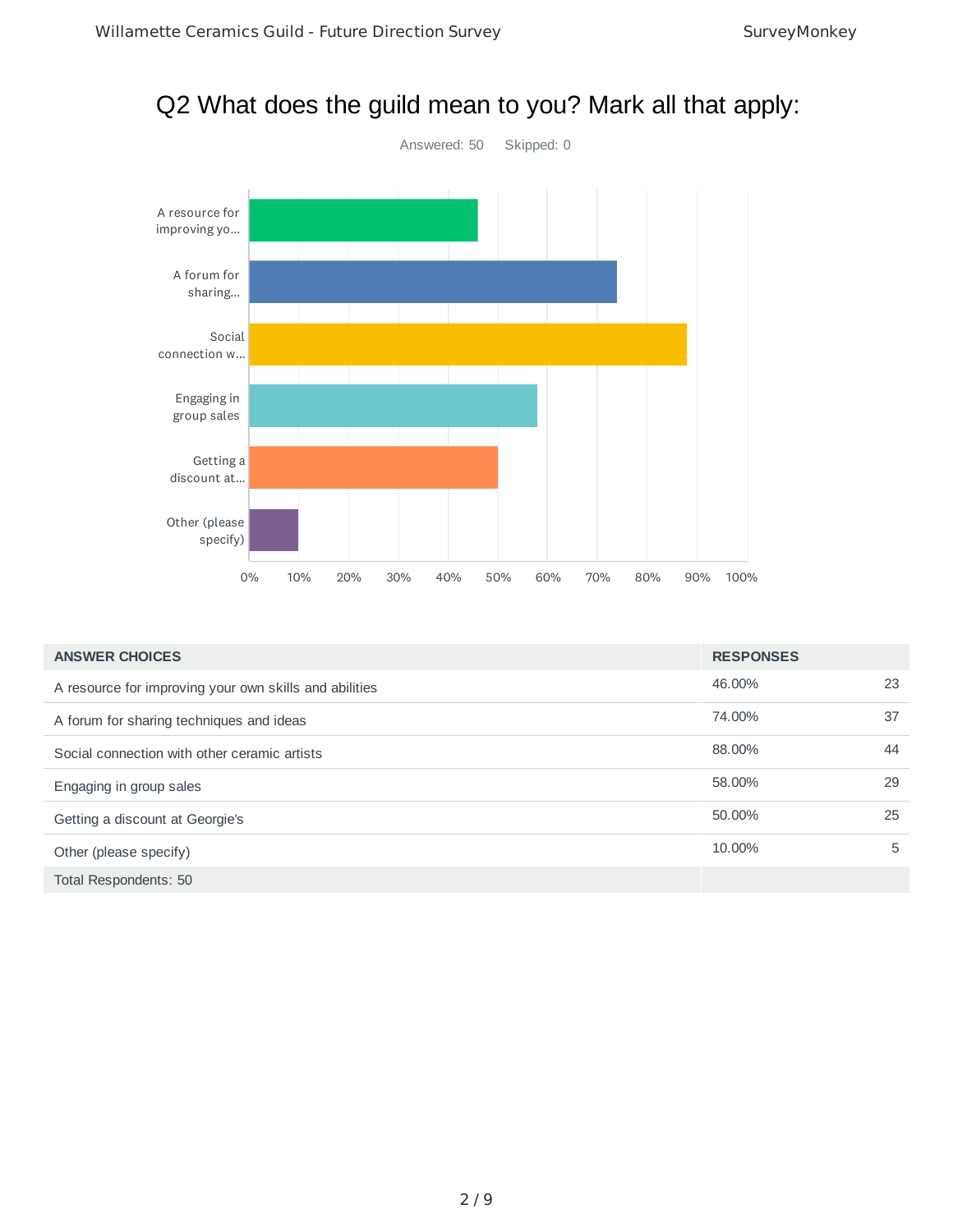

# Q3 Can this guild function without a leader?

| <b>ANSWER CHOICES</b> | <b>RESPONSES</b> |    |
|-----------------------|------------------|----|
| Yes                   | 29.55%           | 13 |
| <b>No</b>             | 70.45%           | 31 |
| <b>TOTAL</b>          |                  | 44 |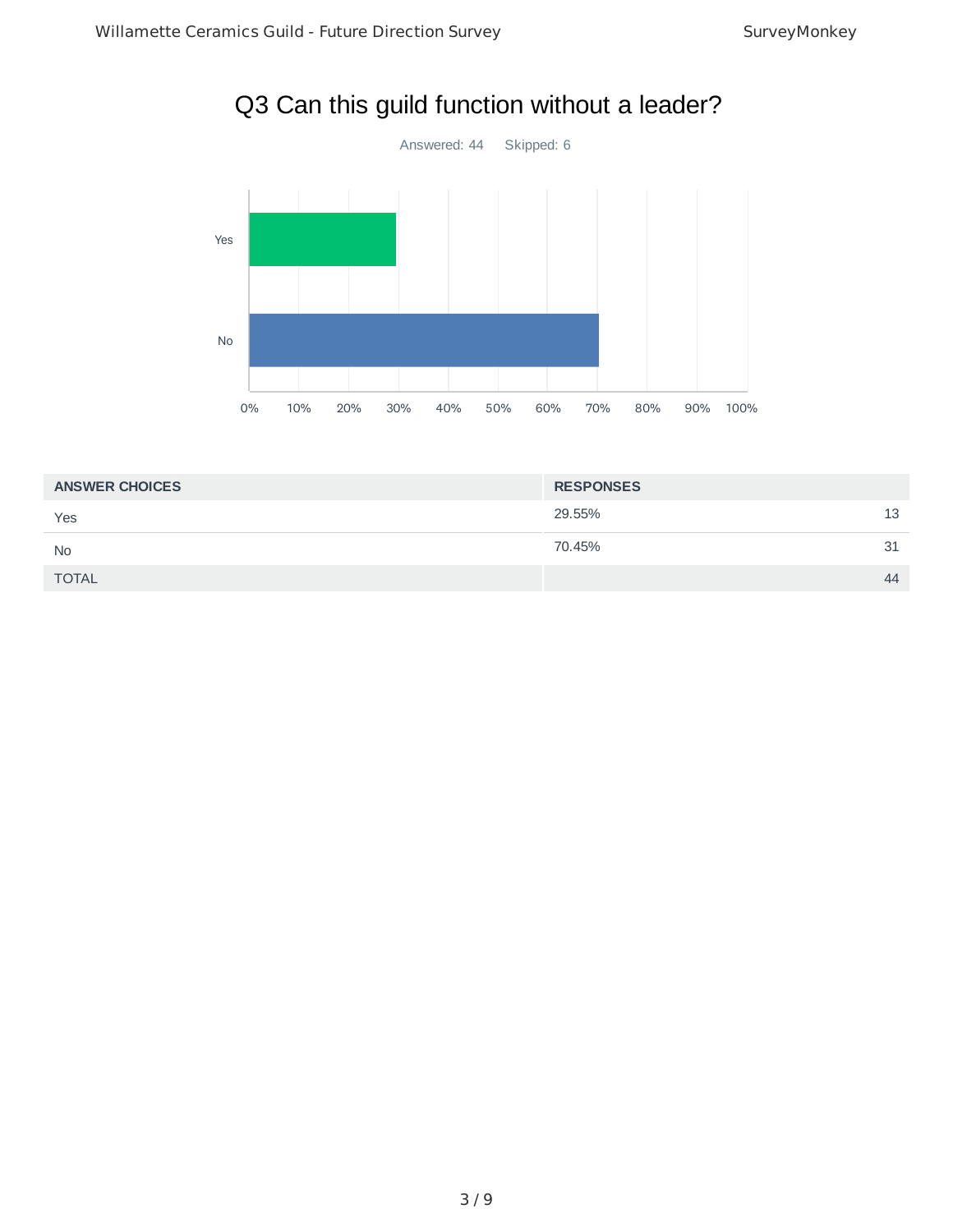### Q4 From looking at the Newsletter and all the positions that require a Chairperson - Which ones would you be willing to chair/co-chair, etc?

Answered: 30 Skipped: 20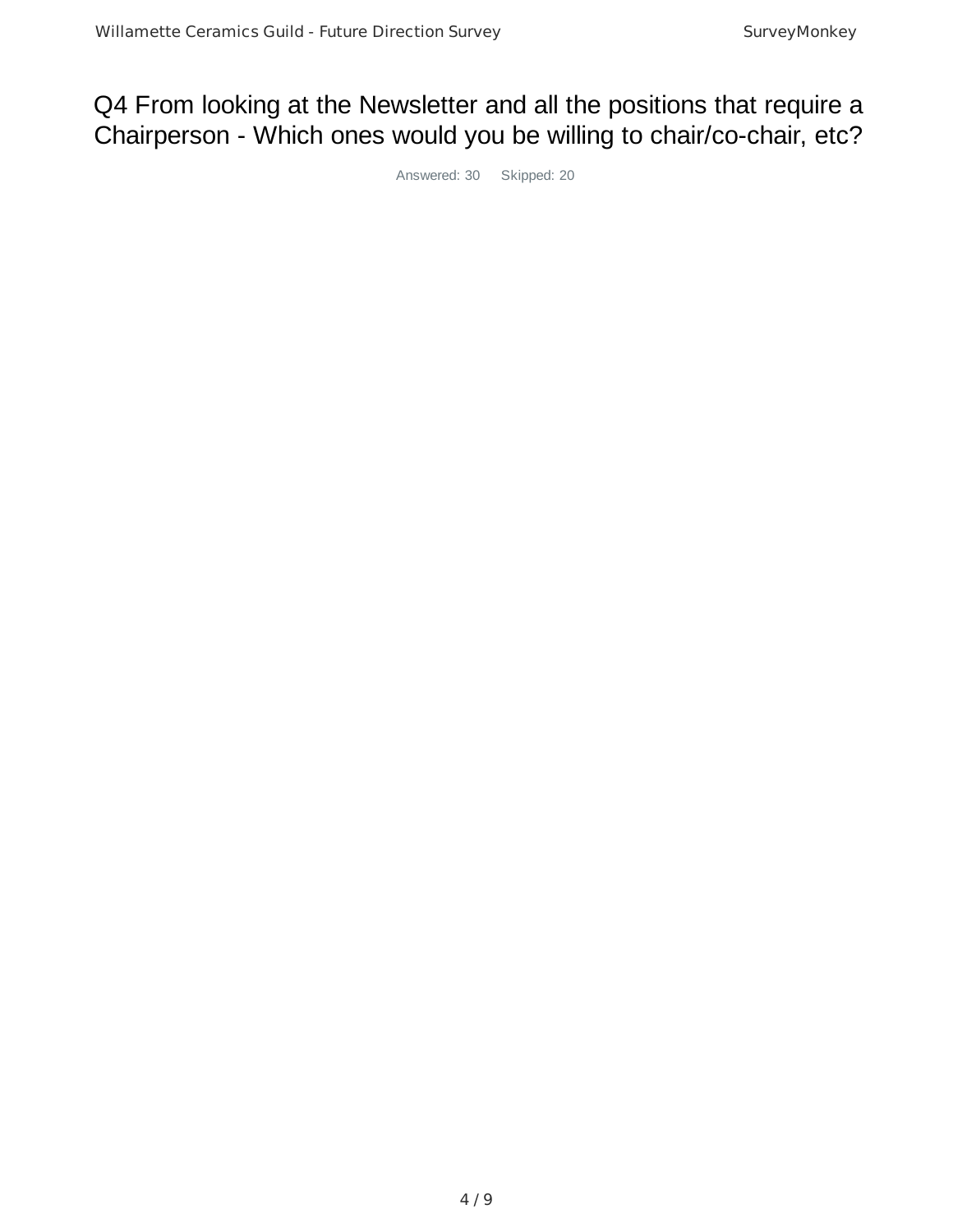#### Q5 How often are you willing to attend an in-person meeting?



| <b>ANSWER CHOICES</b>         | <b>RESPONSES</b> |    |
|-------------------------------|------------------|----|
| Monthly                       | 20.83%           | 10 |
| Every 2 months                | 50.00%           | 24 |
| Every 6 months                | 16.67%           | 8  |
| Only for potlucks and parties | 10.42%           | 5  |
| Never. Online (Zoom) only     | 2.08%            | 1. |
| <b>TOTAL</b>                  |                  | 48 |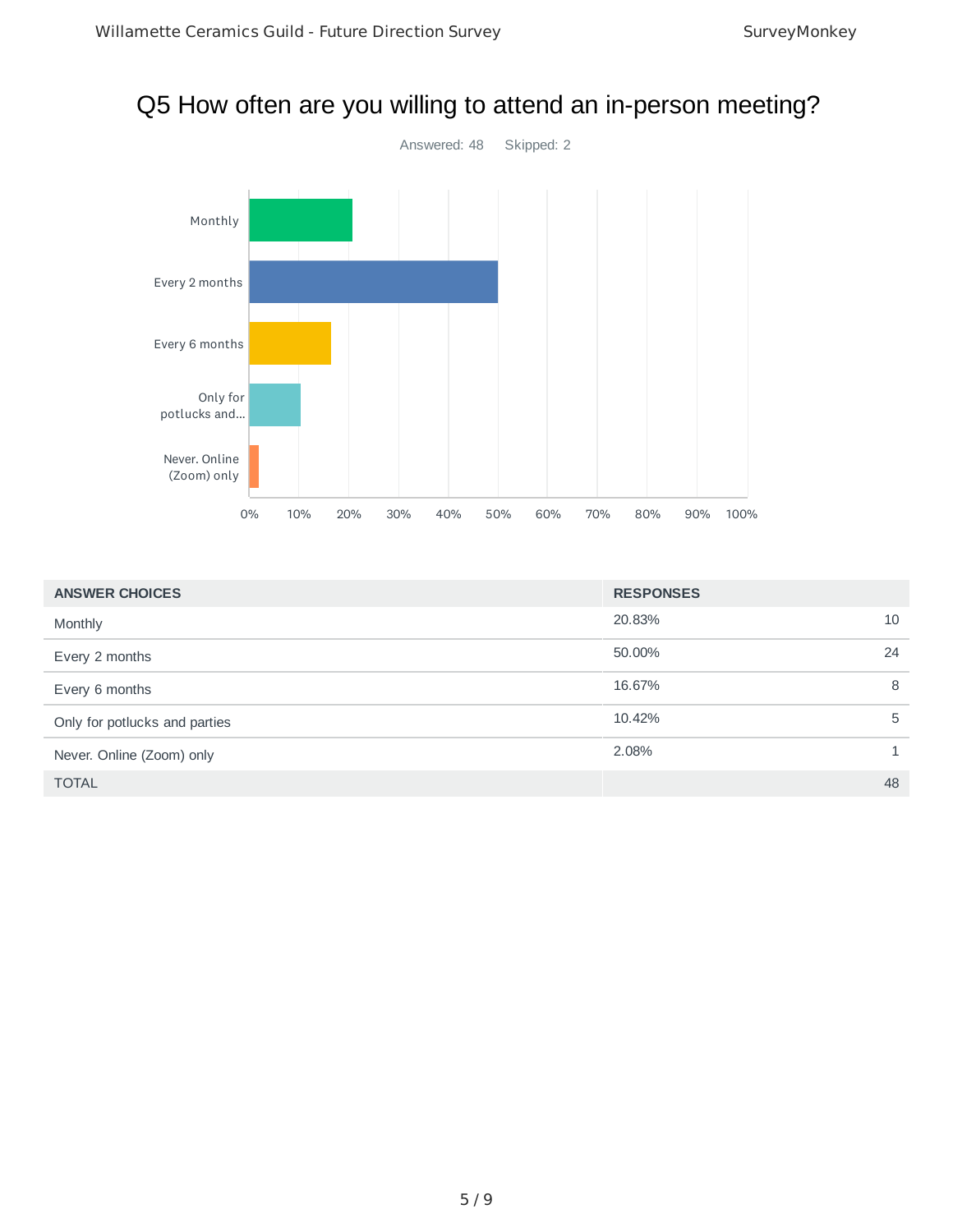

|  |  | Q6 What would you like to see in our meetings? |
|--|--|------------------------------------------------|
|--|--|------------------------------------------------|

| <b>ANSWER CHOICES</b>                                                | <b>RESPONSES</b> |    |
|----------------------------------------------------------------------|------------------|----|
| Demos                                                                | 46.94%           | 23 |
| Experiences shared (NCECA, trips taken with ceramic relevance, etc.) | 57.14%           | 28 |
| Updates of art events and opportunities                              | 67.35%           | 33 |
| Exchange of ideas                                                    | 75.51%           | 37 |
| Social gathering                                                     | 73.47%           | 36 |
| Sponsored workshops                                                  | 57.14%           | 28 |
| Committee updates                                                    | 42.86%           | 21 |
| Other (please specify)                                               | 6.12%            | 3  |
| Total Respondents: 49                                                |                  |    |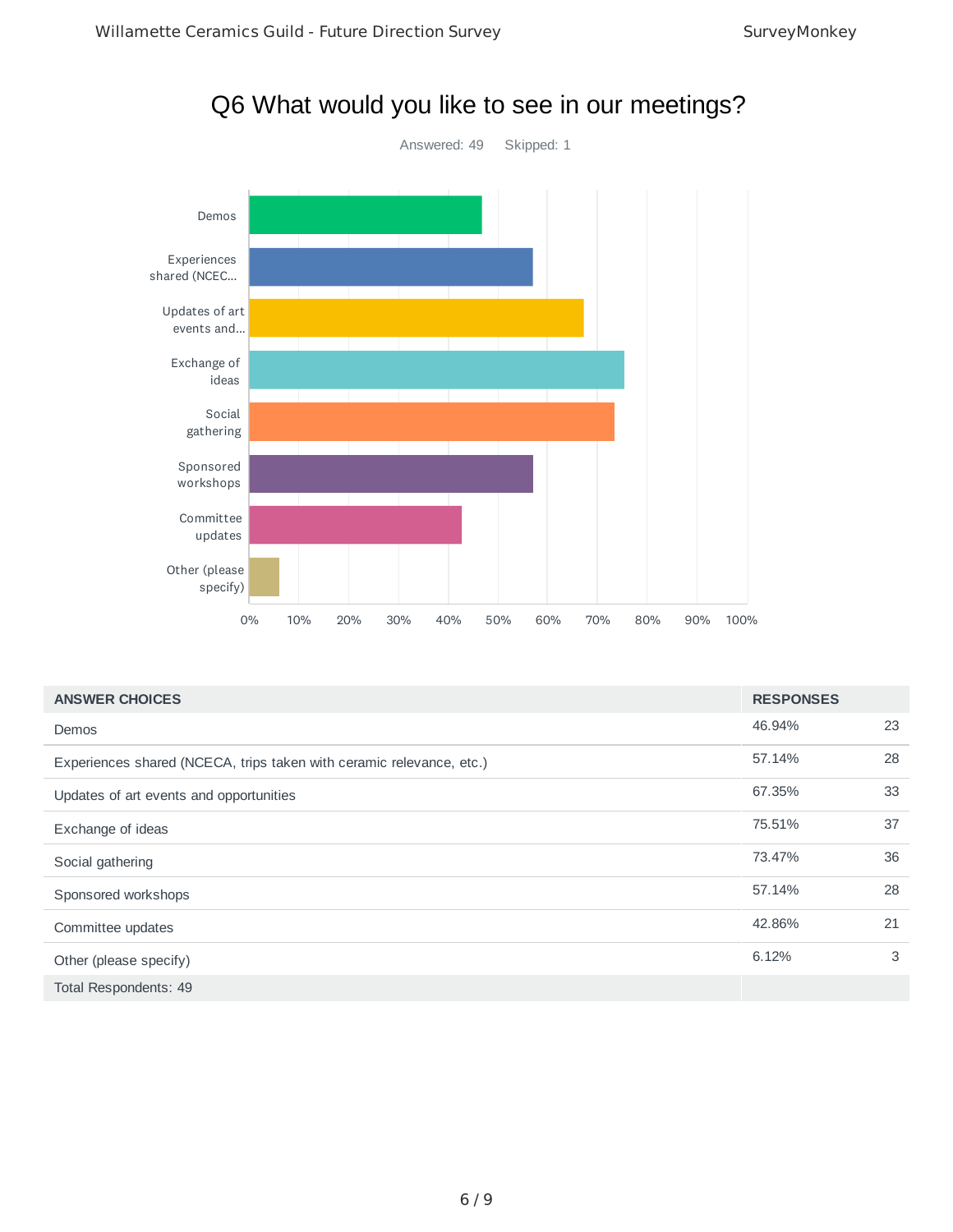### Q7 Should the Guild move towards a more streamlined version with just membership, a newsletter and festival organization?



| <b>ANSWER CHOICES</b>  | <b>RESPONSES</b> |    |
|------------------------|------------------|----|
| Yes                    | 31.11%           | 14 |
| <b>No</b>              | 35.56%           | 16 |
| Other (please specify) | 33.33%           | 15 |
| <b>TOTAL</b>           |                  | 45 |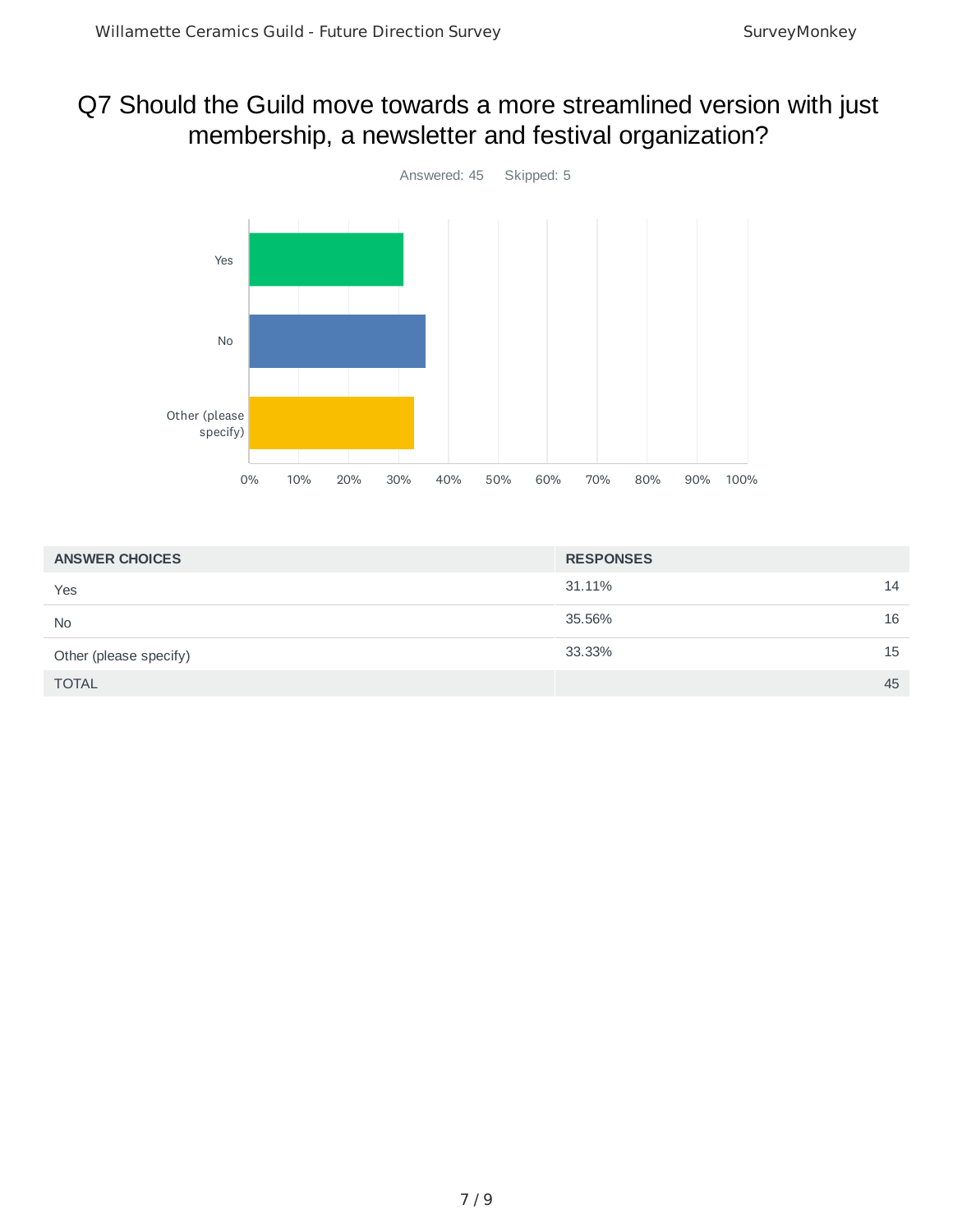#### Q8 Would you participate in group sale events? Mark all that you are interested in:



| <b>ANSWER CHOICES</b>                               | <b>RESPONSES</b> |    |
|-----------------------------------------------------|------------------|----|
| <b>Spring Show</b>                                  | 68.97%           | 20 |
| <b>Fall Festival</b>                                | 72.41%           | 21 |
| Christmas Marketplace                               | 62.07%           | 18 |
| Expand the opportunities with different fairs, etc. | 37.93%           | 11 |
| Total Respondents: 29                               |                  |    |